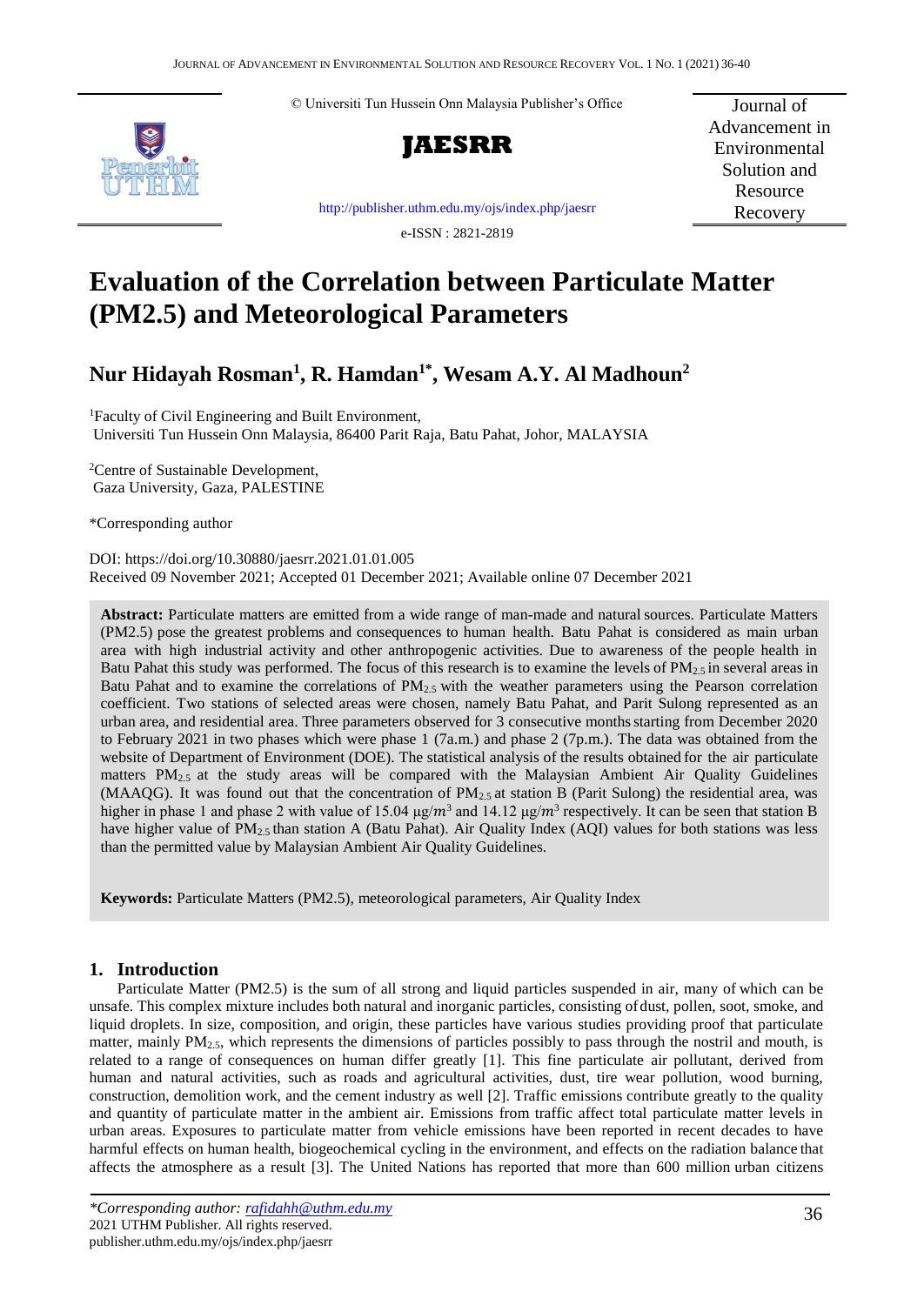worldwide are exposed to harmful levels of air pollution arising from the transport of vehicles [4]. According to [5], particular health consequences include acute respiratory diseases, such as acute respiratory diseases, bronchitis, pathological fibrosis, emphysema, higher rate of cough, bronchopneumonia, shortness of breath, breathing, bronchitis, long-lasting colds and exhaustion. Hence, it is the responsibility of the Department of Environment (DOE) to monitor and manage the air quality in Malaysia.

#### **2. Review of the Literature**

Air pollution is known to be the pollution with the greatest effect on the environment. In recent years, global warming trends that endanger our planet are directly linked to the degree of air pollution caused by massive quantities of carbon emissions from automobile, petrol and diesel combustion, waste from ever-expanding processing sectors, unregulated fossil fuel combustion, and open-air burning at waste management sites. As a result, air pollution is increasingly becoming the world's priority for tackling. The Wisconsin Department of Natural Resources of Wisconsin reports that the specific pollutant, Ministry of Natural Resources and Environment, has confirmed that in Malaysia there are many sources of air pollution, such as factories, construction activities, and motor vehicles [6]. The Recommended Malaysian Air Quality Guidelines (RMAAQG) establish concentration limits for selected air pollutants that could have a negative effect on the health and welfare of the general public. Based on the Recommended Malaysia Ambient Air Quality Guideline expressed by the Department of Environment (DOE) since 1989, as; good, moderate, unhealthy, very unhealthy and hazardous. In 1993, the DOE established its first air quality index system known asthe Malaysian Air Quality Index (MAQI), which has played an importantrole in updating decision makers and the general public on the state of ambient air quality. The management of air quality and public health protection has become successful through the implementation of this index, especially in industrialized countries.

This implement is an easily comprehensible range of unitless values instead of the real concentrations of air pollutants so that the general public should be able to identify air quality or the level of air pollution. The primary objective of the index system is to convey the ambient air quality status, which varies from safe to unsafe for the general public and offers suggestions for decision makers to efficiently control air quality. In this analysis, API scales and their terms are used to measure air quality, since the identification of poor air quality is important as an early warning system for the control and management of air quality. In terms of graphics presentation, profiling is developed. The data within the range are represented in these graphic presentations, suggesting the different health status used to provide visual information. In addition, it is also a fantastic way to highlight polluted areas and the time period for information to strengthen the steps to be taken. Particulate matter comes in different shapes and sizes, depending on its ability to create health problems. Exposure to bad air that contains a large amount of particulate matter will lead to extreme health conditions. Compared to larger particles, the relatively small size of particulate matter raises the risk of accessing the human body. When inhaled, the particles may affect the lungs and heart [7]. In addition to inhalation, as well as direct absorption through the skin and consumption of polluted food and water to which excessively dangerous air pollutants are exposed to, human beings can also have health effects.

#### **3. Materials and Methods**

The method used for data collection in this study is by going through the process of collecting and recording information from the real-time Air Quality Index (AQI) monitoring system in selected areas in Batu Pahat. This method enables this study to analyse particulate matter variables of interest in particulate matter, namely the observation of PM<sub>2.5</sub> levels and concentration of PM<sub>2.5</sub>, temperature, wind speed, and humidity that were carried out for three consecutive months starting from December 2020 until February 2021. The observation was conducted in two phases in the morning and evening with the first phase started at 7 a.m., while for the second phase, the observation started at 7 p.m. These particular periods were selected considering the peak hour factor, people and traffic movement for people going to work and going back to home. The data collected during the study period of study was arranged in Microsoft Excel using the.csv format and then used to compute the relevant. In this study, the correlation of Particulate Matter (PM2.5) and the meteorological parameter is based on Pearson's correlation using Microsoft Excel. This correlation aims to draw the best fit line through the data of two variables and the correlation coefficient of Pearson r, shows how far apart all these data points are from this best-fit line. Microsoft Excel software is used to analyse statistics.

#### **4. Results and Discussion**

In this section, the objective in this study which was to determine the correlation between  $PM_{2.5}$  and meteorological parameters (temperature, wind speed, and humidity) by using the Pearson's correlation coefficient. The meteorological parameter that was chosen to discuss in this section was humidity. Correlation analyzes between particulate matter and meteorological parameters were carried out to statistically analyse the relationship. The correlation coefficient (r) for particulate matter and meteorological parameters was carried out to gain the relationship between them. Each station was analysed for both phase which were phase 1 (7 a.m.) and phase 2 (7 p.m.) during those 3 months of observations. The significant  $(\alpha)$ , at the 0.05 level (2-tailed) was chosen. Values lower than this level are significantly important. In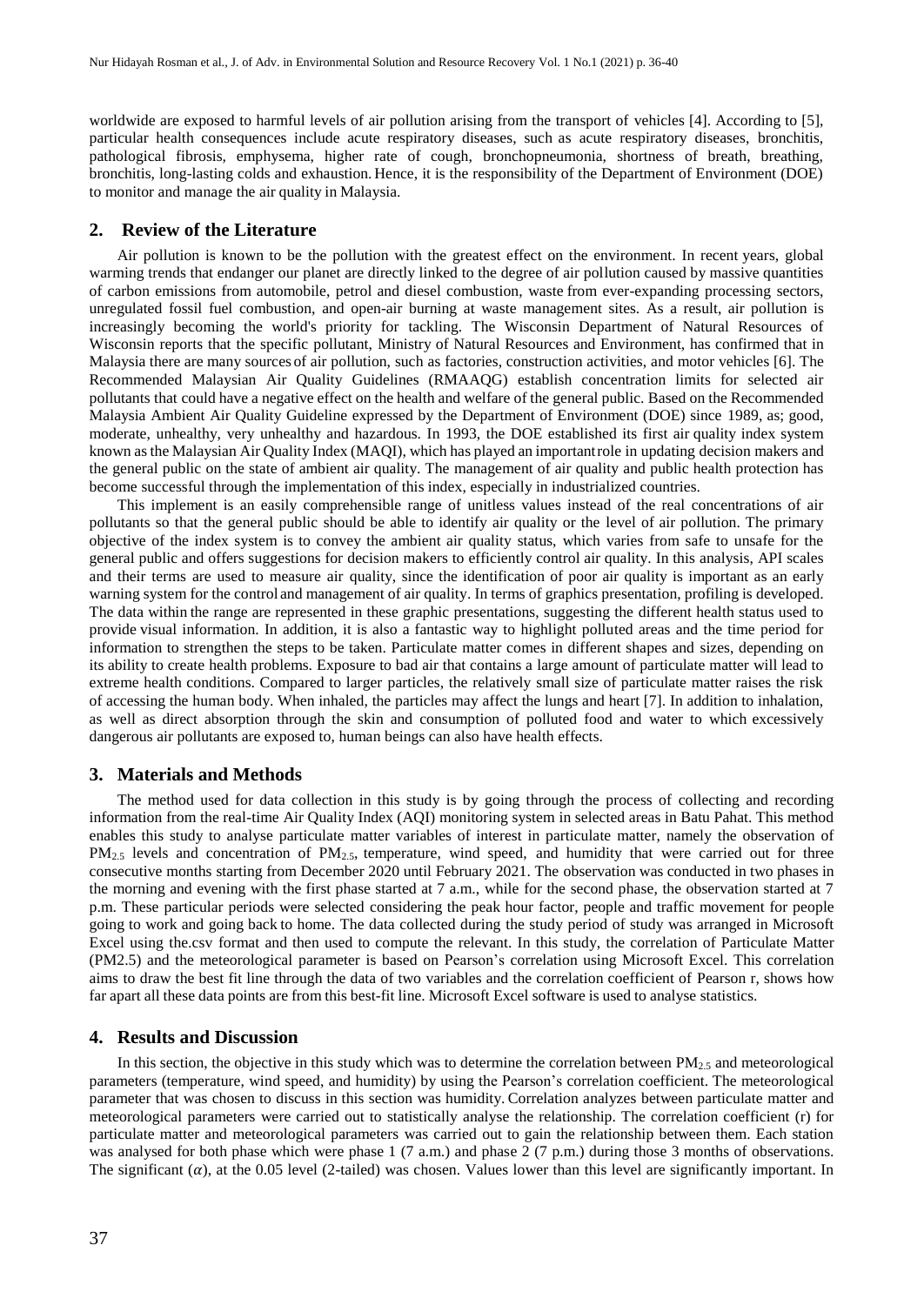this study, it can be observed that there was positive and negative correlations that were obtained between  $PM_{2.5}$ and meteorological parameters. Graphical results of the correlation between  $PM_{2.5}$  and humidity for both stations were shown.

The analysis results for station A (Batu Pahat) for humidity, the correlation coefficient values for phase 1 and phase 2 were -0.360 and -0.312, respectively. Both phases showed medium negatively correlation and there was a significant correlation coefficient during the study period based on Fig. 1 and Fig. 2. The rate of absorption of pollutants can be controlled by the relative humidity which should be inversely proportional to the particulate concentration of the pollutant. From this correlation analysis, only humidity may have significant correlation with p-values less than the significant value of 0.05 level, which there was inclusive evidence about the significant value of the correlation between the variables [8].



**Fig. 1 - Graph of correlation between PM2.5 and humidity (%) for phase 1 at Station A**



**Fig. 2 - Correlation graph between PM2.5 and humidity (%) for phase 2 at Station A**

The analysis results for station B (Parit Sulong), in the case of humidity, the correlation coefficient values for phase 1 and phase 2 were 0.038 and -0.640, respectively. Both results can be seen in the graphs shown in Fig. 3 and Fig. 4. For phase 2 with moderate negative correlation but statistically significant at 0.05 level with PM2.5. From this correlation analysis, it can be seen that temperature and humidity have statistically significant at the 0.05 level occurred with PM2.5, both occurred in the evening. Rain displays an impact of moist removal on particulate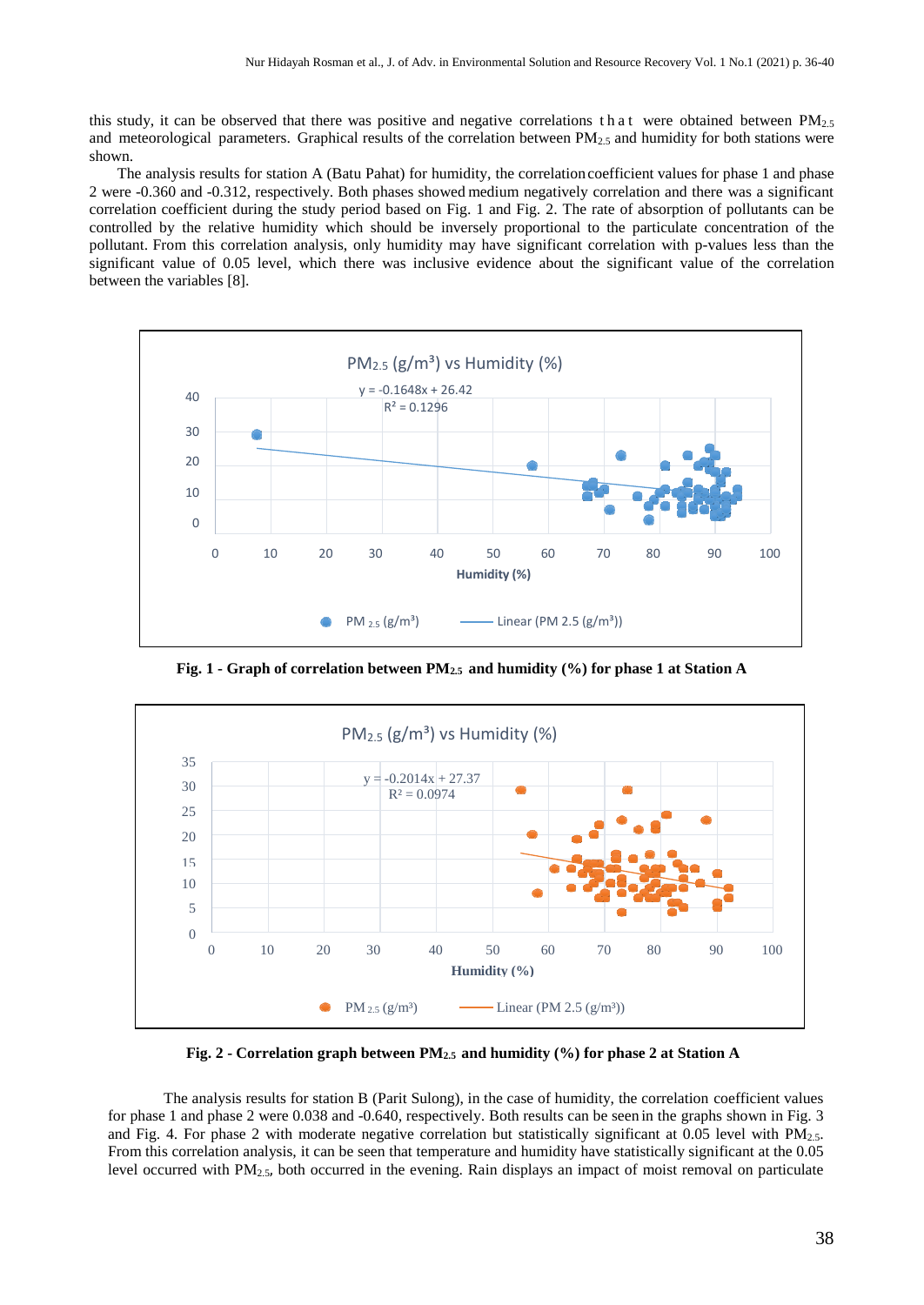matter during the washing process. By making the soil humid, the impede by resuspended soil of the particles can be avoided by removing the particles in the air during rain [9].



**Fig. 3 - Correlation graph between PM2.5 and humidity (%) for phase 1 at Station B**



**Fig. 4 - Graph of correlation between PM2.5 and humidity (%) for phase 2 at Station B**

# **5. Conclusions**

As a conclusion of this study, two selected areas were observed to assess air quality in Batu Pahat area by evaluating the particulate matter and their trends. The permissible limits for particulate matter for a 24-hour average was 35  $\mu$ g/ $m^3$ which was provided by the Department of Environment (DOE). From the data analysis, for the station A, in the case of humidity, there was a low correlation for PM<sub>2.5</sub> and there was a significant correlation coefficient. For station B, from this correlation analysis, it can be seen that temperature and humidity have statistically significant at 0.05 level with  $PM_{2.5}$  which both occurred in a evening and have the medium negative significant at 0.05 level. Therefore, in this study, it can be concluded that the correlation between  $PM_{2.5}$  and meteorological parameters for both stations with Pearson's correlation coefficient (r) played a significant role in the variation of particulate matter. All meteorological parameters have a weak and low correlation coefficient with PM<sub>2.5</sub>. Considering the significant  $(\alpha)$ , at the 0.05 level (2-tailed), among the meteorological parameters, only humidity shows a significant correlation for both stations compared to the speed and temperature.